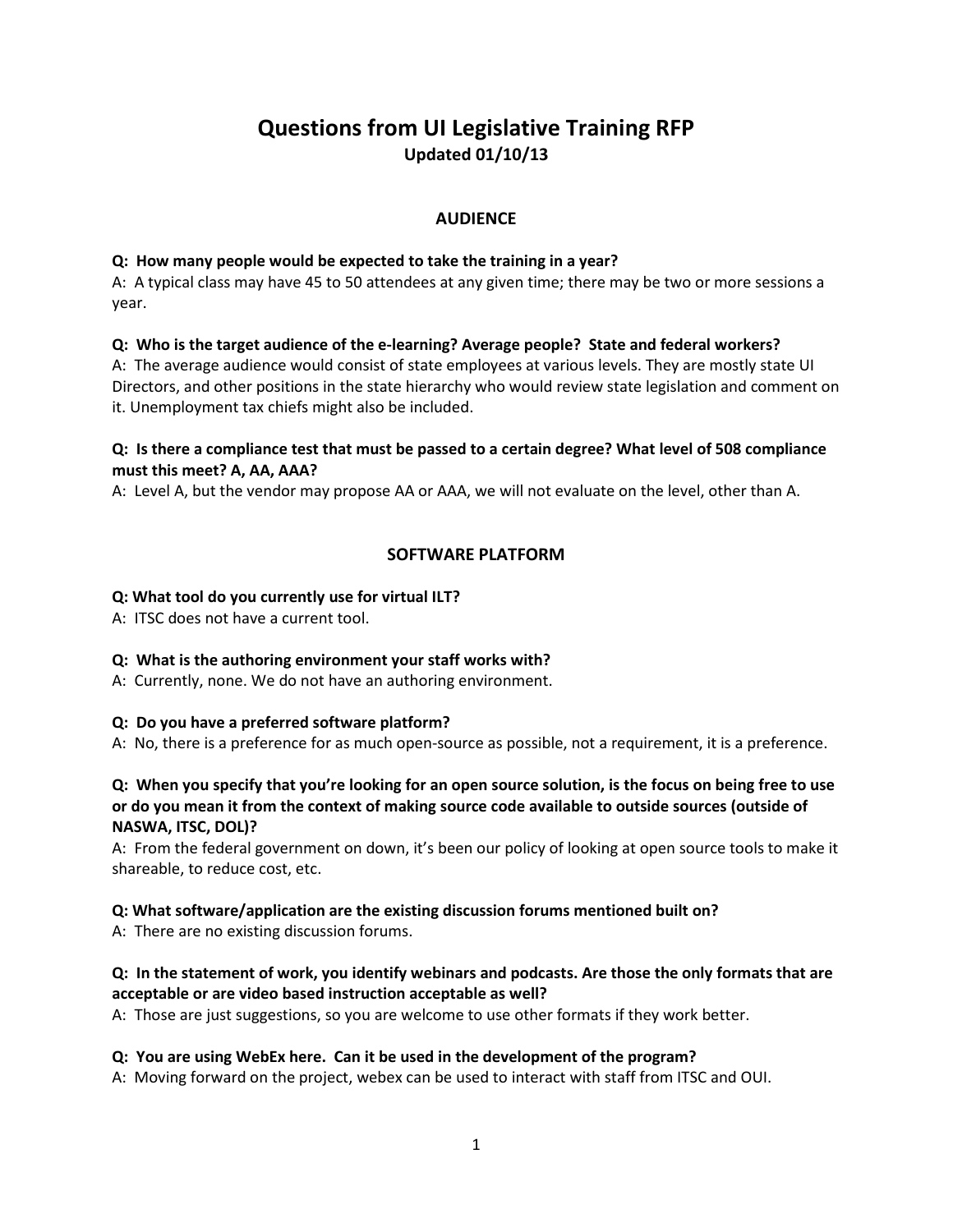**Q: Can you please clarify the use of video conferencing and virtual classrooms in self-paced modules?**

A: There are a number of references to video conferencing and virtual classrooms, on such on Page 12 of the RFP states:

- o Virtual Classroom Design: The virtual (synchronous) sessions specified in this learning solution are designed to foster the learning that has been done in other media (e-Learning or reading resources) by adding a true "virtual classroom" to the learning environment. As such, these sessions will allow subject matter experts from OUI to engage with learners to answer questions, check for clarity in learning and advance the learning through real world experiences they can share.
- On Page 10:
- o The solution provider must have the ability to review the UI Legislative Manual and extract segments that may serve as reading assignments prior to the learner's participation in self-paced e-Learning and/or virtual classroom sessions. These segments must be provided as PDFs that may be accessed via e-mail or URL by registered participants.

The intent of the use of video conferencing and virtual classrooms is to reinforce the work that is done in a self-paced environment.

## **Q: What learner devices does the solution need to support? Specifically, the RFP mentions on page 12 that "the anticipated design could use substantial flash" while some devices such as the Apple iPad do not support the use of Flash. Will the self-paced learning need to be usable from devices such as the Apple iPad?**

A: Not at this time.

## **Q: Is access to mobile training (iPads, other tablets) important to this RFP?**

A: This solution does not have to work on an iPad. We are not requiring that as part of the response.

#### **Q: You mention Articulate Presenter, but not Storyline. Are you interested in potentially securing Storyline licenses?**

A: The Vendor should propose the best solution; ITSC does not advocate any specific solution.

## **Q: Is it expected that, once developed by the vendor, OUI/ITSC staff will conduct all virtual webinar sessions, or does the vendor need to provide staff to conduct virtual webinar sessions?** A: The Vendor does not need to provide staff.

**Q: On page 16, there is the comment "the price quoted shall be all-inclusive." If software licenses are needed for OUI/ITSC personnel, is it acceptable to include maintenance/support for such licenses for the initial 12 months, and assume that renewal of such maintenance/support is outside of the scope and cost of this project?**

A: Yes

## **Q: If OUI staff will want to create entire new modules from scratch, should the vendor include licensing and maintenance costs for the Authoring Tool as part of their proposal, and if so, how many authors will be needed?**

A: Vendor should indicate the cost of such licenses (1-2), but only include cost for the initial year. Note: open source authoring tools are preferred.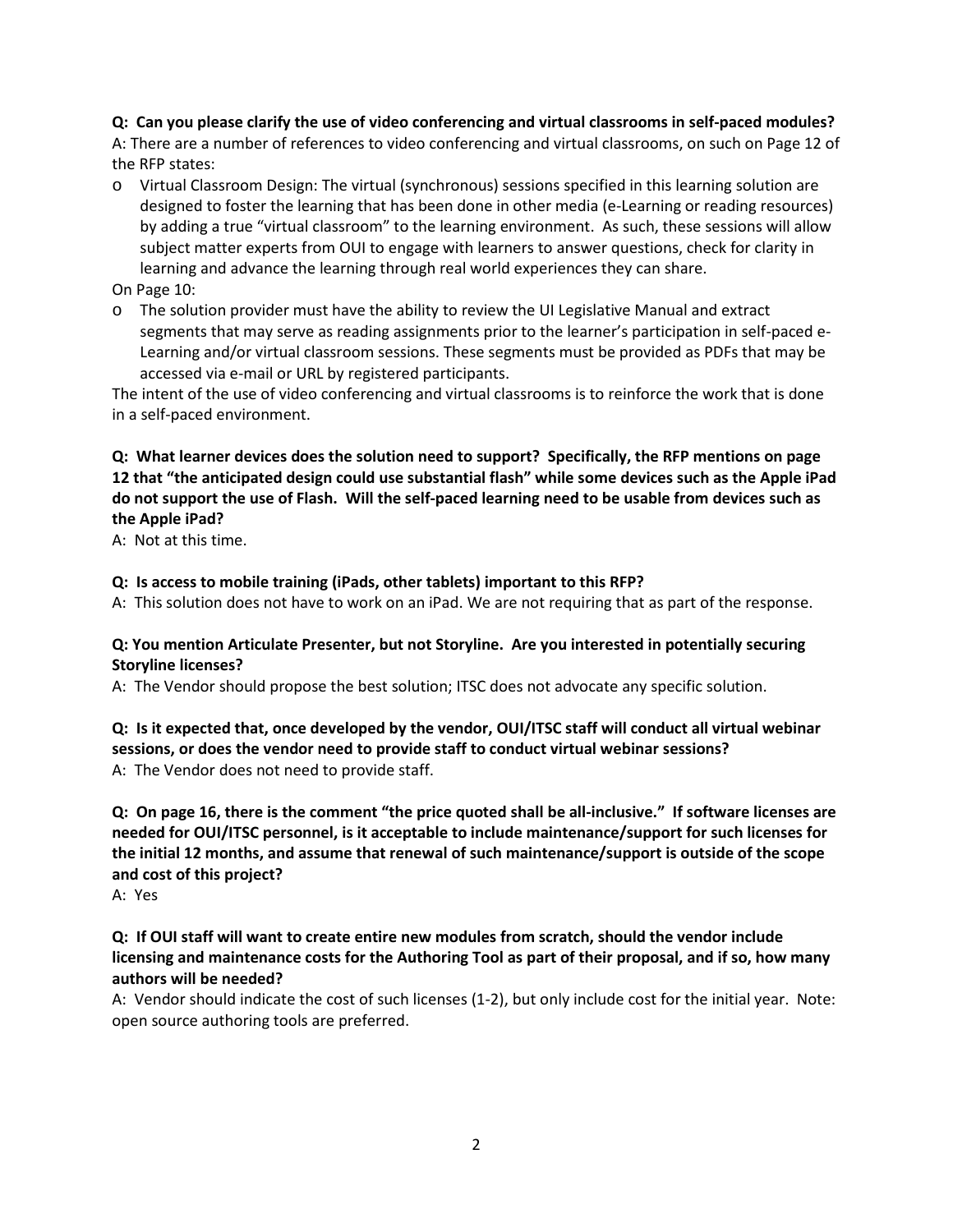## **LEARNING MANAGEMENT SYSTEM**

## **Q: Page 17 evaluation criteria for proposed staff states "demonstrated knowledge, skills, experience that staff proposed to accomplish the work" does this refer to UI or adult learning?**

A: We're looking for a vendor with experience in developing E-learning systems and adult learning. Specific expertise in UI will be provided by ITSC and OUI.

#### **Q: Is there currently a test administered in the face-to-face training that can be adapted?**

A: There are some questions in the 2009 training manual at various points but it is just in certain places. More questions will be developed and refined with help from the OUI and ITSC staff. You can propose places in the training solution where you would recommend an assessment. The existing questions will be available to you in the additional resources files.

## **Q: Would you say that didactic learning or interactive discovery learning is more preferred?**

A: The objective of the course is not memorization of facts and figures but to gain an better understanding of how the laws, regulations and legal decisions impact the structure and operations of the Federal state UI System and what resources can be utilized to continue to enhance this knowledge on an ongoing basis.

## **Q: You mentioned the vendor providing an LMS management system that will schedule and track progress, what degree of progress do you need to track and do you want all materials to be tracked including printed self-paced materials, social media, and/or discussion forums?**

A: Track progress of individuals; depending on various components.

**Q: Will the Learning Management platform need to calculate and retain learner scores?**  A: Yes, but up to vendor to offer best solution.

**Q: Are any psychometric services required in the development and testing of the assessments?** A: No

**Q: Will assessments be pre-defined, or will they be constructed "on-the-fly" from a pool of questions to provide multiple times through an assessment without repeating questions?**

A: From a pool of questions

#### **Q: Will learners be allowed to take assessments multiple times?**

A: Yes, competency must be demonstrated before the student moves on.

## **Q: Will a learner need to achieve a certain score level to be considered to have completed the training?**

A: The tool should be configurable to be turned off or on and the scoring level set as a variable.

## **Q: You mention the vendor providing an LMS that will "schedule and track progress." What degree of progress do you need to track? Completion or pass/fail? Do they want all materials in the blended approach tracked, including the printed, self-paced materials? What about social media and discussion forum participation tracking?**

A: We need to track completion and verify the designated competency has been achieved. The vendor should propose the best solution including printed and self-paced materials. We are open to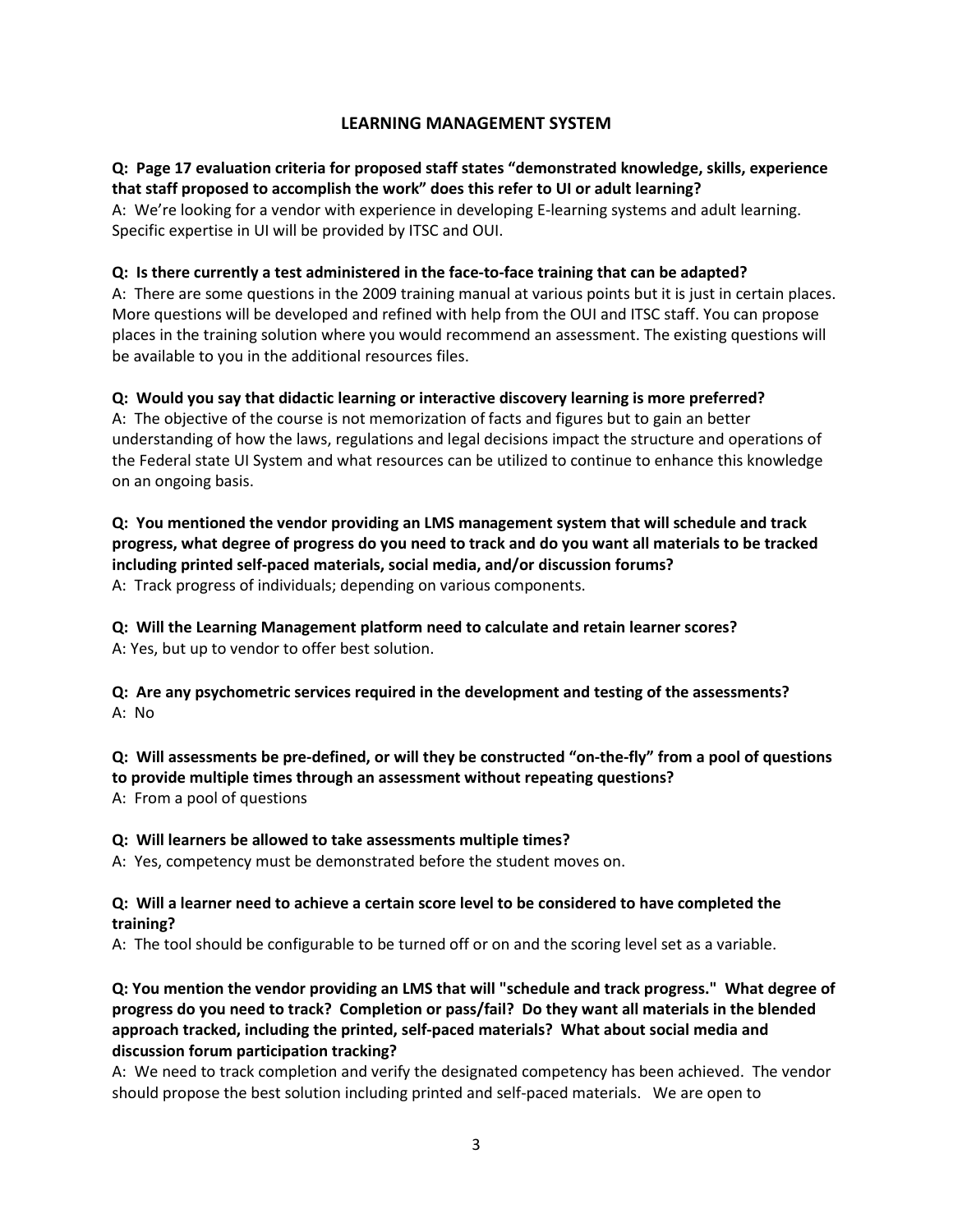suggestions on how best to track discussion forums and social media but these will not be considered in the scoring of the proposal.

**Q: You mention existing Communities of Practice and Sharepoint sites that may be able to be utilized to implement training. Do these sites have progress-tracking functionality?** A: No

**Q: Is the LMS hosting considered part of the budget scope listed in the RFP or is that separate?** A: For the first year, the cost of developing and hosting the LMS should be included as part of the \$360,000. The part of hosting the whole e-learning system should be developed as an optional cost and would not be part of the \$360,000.

**Q: Page 9 of the RFP asks the vendor to "Provide the tools and guidance necessary to allow nontechnical OUI staff to make changes to existing modules and add new modules as appropriate." Does this mean that OUI staff need to be able to create entire new modules from scratch, or just add and make available new modules that might have been subsequently created by the vendor or others?**  A: Vendor should allow for both options; clearly identified in the proposal and priced separately.

## **HOSTING REQUIREMENTS**

**Q: You say the vendor needs to provide a hosting option with tracking ability, but later you say the training will be hosted on your sites. Would linking to a vendor-hosted LMS (w/pages branded to reduce any disorientation) from your sites fulfill the objectives?**

A: Yes but the cost for the initial time period should be included in the cost estimate.

**Q: On page 16, under Hosting Requirements, there is the comment "The Vendor should also be able to provide a vendor hosted environment supported by the vendors or a business partner." Should costs for such a vendor-provided hosting environment be included in the Proposal, and if so, is it acceptable to provide costs for 12 months, and assume that renewal of such hosting is outside the scope and cost of this project?**

A: Yes

## **GENERAL QUESTIONS**

#### **Q: Who developed the suggested prototype and are they eligible to bid?**

A: The material was developed by a DOL vendor and they are not eligible to bid.

**Q: Is the firm that defined the Prototype Solution eligible for consideration as a vendor for this RFP?** A: No

## **Q: If we provide valuable suggestions, and we are not awarded the contract, how to we make sure those suggestions are not used?**

A: We do not share information or proposals among vendors. One of the things that the winning vendors should understand is that if awarded a contract, the program becomes the property of the USDOL for possible use in other projects.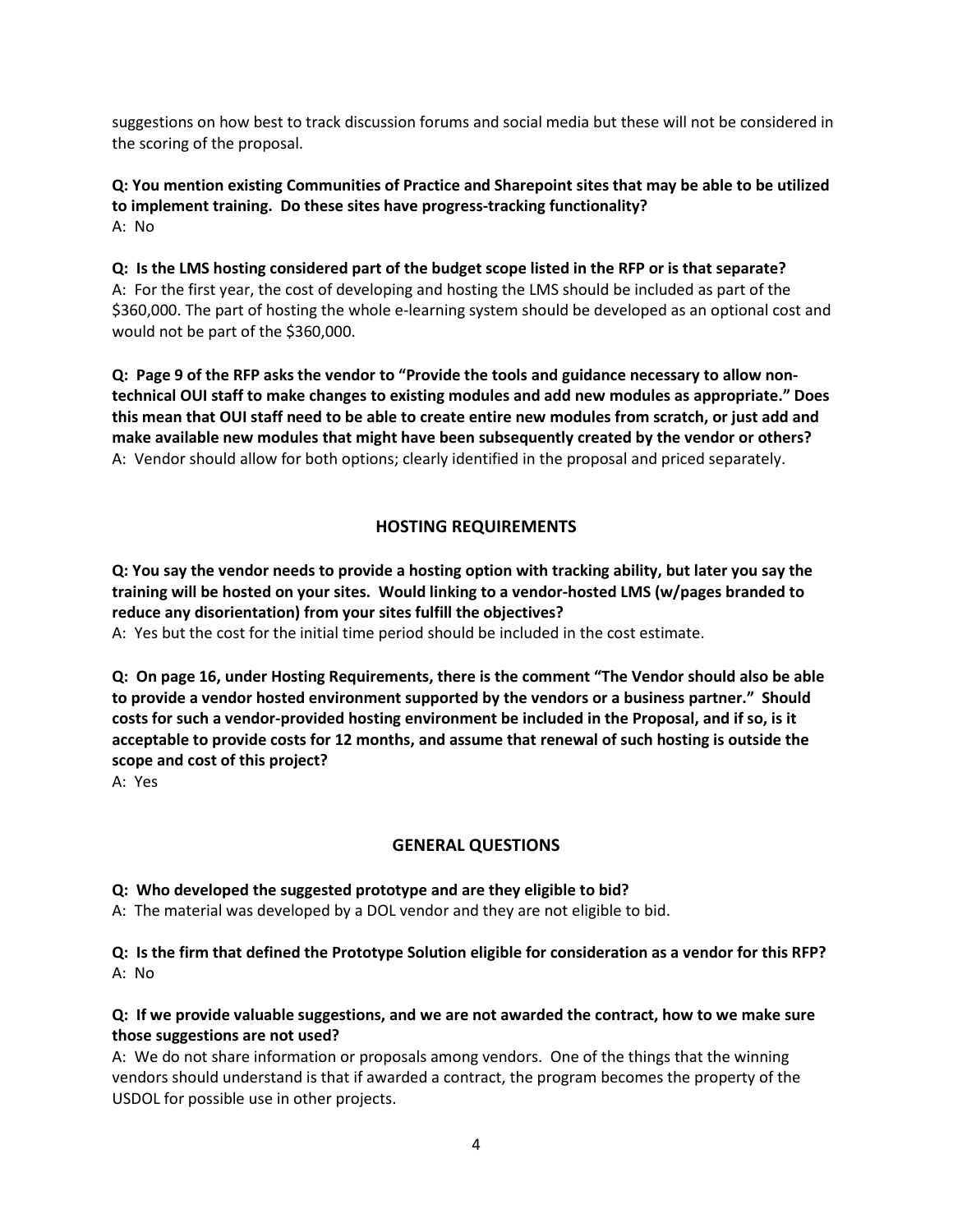#### **Q: Do the materials have to meet CLE credit requirements?**

A: No CLE credit requirements vary widely by state, any follow up for CLE credits will be handled by OUI.

## **Q: Will NASWA/ITSC be responsible for approaching state CLE boards to seek accreditation, or must the vendor plan for the effort to seek accreditation in all states where it could potentially be available for distance learning programs?**

A: The Vendor is not responsible for approaching States.

#### **Q: It sounds like you want us to confirm that we would provide the Project Mangement Plan and timeline in the formats provided in the appendix, but it also sounded like you might want these deliverables as part of the proposal...can you please clarify?**

A: You should use/follow the Project Management Plan and Timeline format provided in the Appendices as a guide for meeting the requirements of the RFP.

## **Q: Will a list of the firms participating in the Bidders teleconference be made available? Will a list of the firms indicating interest in submitting a proposal be made available?** A: Yes

**Q: Among its obligations, on page 58 NASWA/ITSC requires the Contractor "to make positive efforts to utilize small businesses, minority-owned firms and women's business enterprises in connection with the work performed hereunder, whenever possible." By extension, will NASWA/ITSC make positive efforts to utilize small businesses, minority-owned firms and women's business enterprises in connection with this RFP, and if so, how will the evaluation reflect the small business, minority-owned firm, and/or women's business characteristics of vendors submitting proposals?** A: While NASWA/ITSC supports the use of small business, the evaluation criteria will not consider this.

#### **Q: What other steps does ITSC anticipate in its evaluation after submission of proposals on February 8th? For example, will ITSC be looking for vendor demos or other prototype work?**

A: As part of the ITSC Proposal review process, some vendors may be invited to provide presentations or demonstrations of the prior work examples that they describe in their proposal.

## **Q: When does ITSC anticipate that the selected vendor will be notified of their selection?** A: March 2013